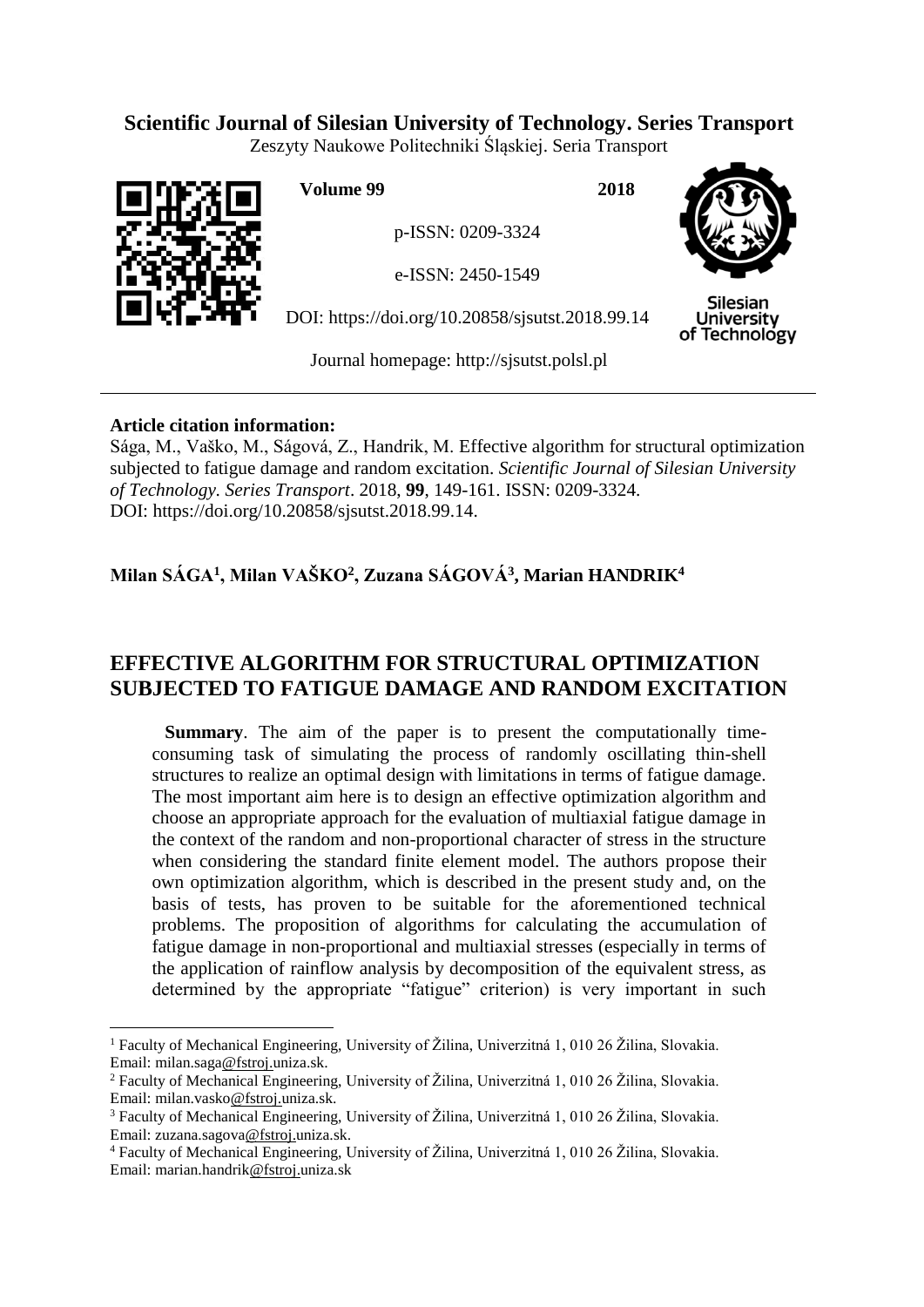computational processes. The entire computational process was implemented in MATLAB with the "Discret Opt Fat" main control program. The article presents the theoretical basis for the presented complex problem solution, its algorithmization and the technical application.

**Keywords:** finite element analysis; structural optimization; optimization algorithm; multiaxial rainflow counting; fatigue damage

#### **1. INTRODUCTION**

It is almost impossible to pick up a journal or conference programme focused on computational mechanics that does not contain some reference to structural optimization. Although designing machine parameters by experience is achievable, it is much better and more effective to predict the base properties of the new designed structure by using an optimization procedure, which is generally predicated on a series of controlled computing analyses [5].

Today, we expect designed objects to be optimally balanced over the entire life cycle, i.e., projecting, manufacturing, running, maintaining and liquidating. The mentioned processes mainly relate to the economic aspects of each stage. Achieving this goal is very difficult, because designers are usually confronted by contradictory demands related to the individual stages of the aforementioned life cycle of designed objects [3,8,11].

The first formulations of optimization problems in the context of mathematical programming appeared from around 1960. One of the pioneers who significantly influenced the development of optimal construction designs for machines and their components was undoubtedly Schmit. He linked optimization methods with the new and progressive computational methods of the time, which included the finite element method. During this period, the weight of the monitored object or a certain strength condition was the objective function. Optimization processes were gradually improved by adding other limiting conditions. In the second half of the last century, other works of a similar nature, which extended options in the field of optimally designing the parameters of machines and their components towards automated approaches, were published. We cannot omit the works of Kirch, Morrow or Gallagher here. Numerous effective approaches were proposed, based not only on a purely mathematical comprehension of the optimization problem, but also on slightly non-traditional or more precisely unaccustomed approaches, which play an important role in solving various technical problems [9]. These approaches use some of the basic principles of mechanics.

The optimization of mechanical systems combines numerical mathematics and engineering mechanics. It is used in applications in civil engineering, mechanical engineering, the automotive and shipbuilding industry, etc. It has made the biggest progress in the last 30 years thanks to the utilization of very fast numerical computers and computer graphics. When choosing cost, structural weight or maximum power at a limited cost as the design criterion, the importance of optimization is evident [9].

#### **2. STRESS ANALYSIS USING THE FINITE ELEMENT MODEL**

Generally, the stress calculation for the selected element or node of the finite element model can be realized as follows [2,7]: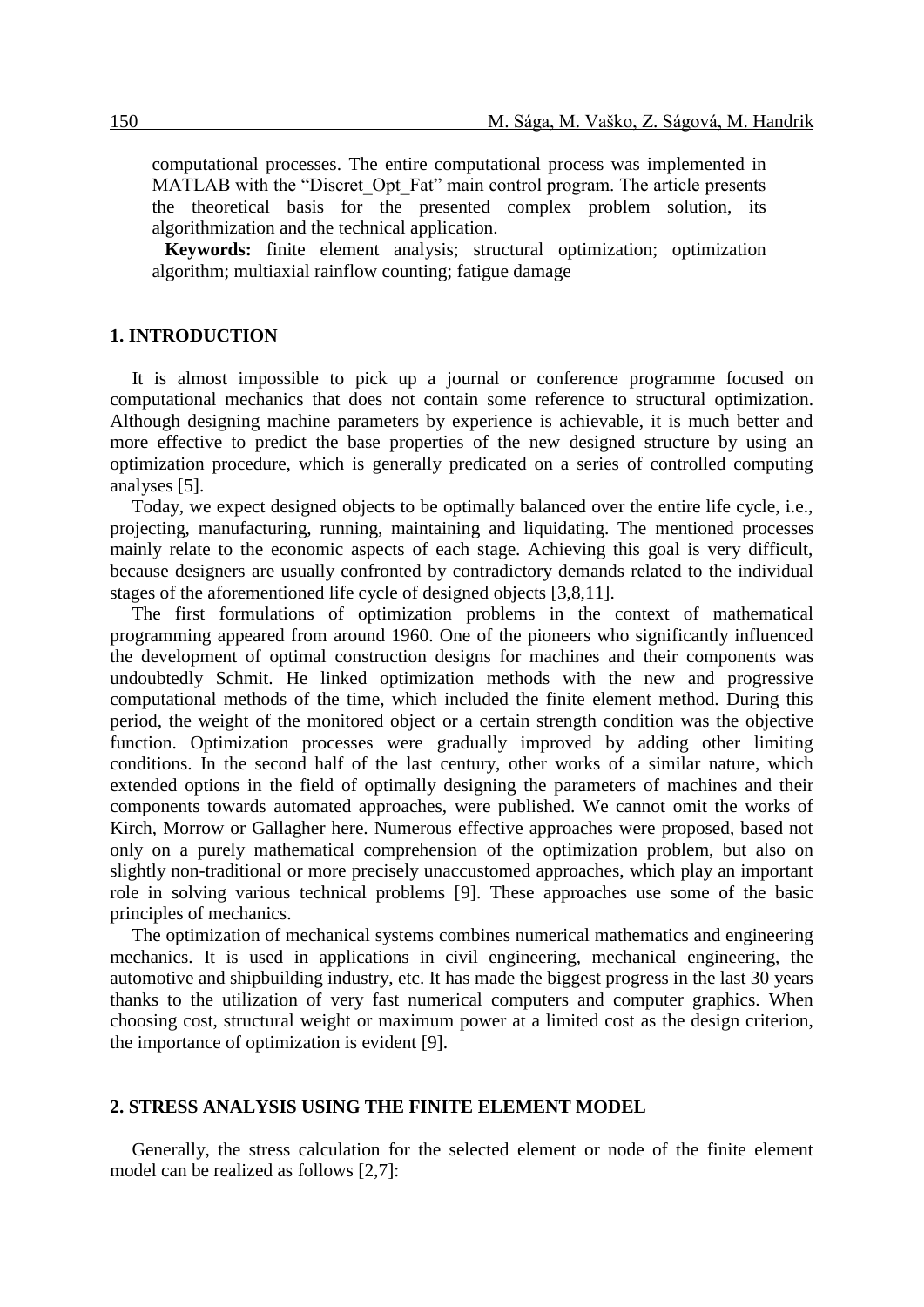- A) In the case of the quasi-static time-dependent load, we must solve the following equation:

$$
\mathbf{K} \cdot \mathbf{u}(t) = \mathbf{f}(t), \tag{1}
$$

while, for the *j*-th element (node), it is possible to calculate the stress response using the relationship:

$$
\boldsymbol{\sigma}_j(t) = \mathbf{D}_j \cdot \mathbf{B}_j \cdot \mathbf{u}_j(t) = \mathbf{D}_j \cdot \mathbf{B}_j \cdot \mathbf{T}_j \cdot \mathbf{A}_j \cdot \mathbf{K}^{-1} \cdot \mathbf{f}(t),
$$
\n(2)

where  $\mathbf{D}_i$  is the standard material matrix,  $\mathbf{B}_i$  is the transformation matrix between the strain function and the *j*-th element node displacements,  $\mathbf{T}_i$  is a classic transformation matrix between the local and global coordinate systems, and **A***<sup>j</sup>* is a Boolean matrix, i.e., the localization matrix determining the element displacements' position in the global displacement vector*.*

- B) In the case of a linear oscillating system described by the equation below:

$$
\mathbf{M} \cdot \ddot{\mathbf{u}}(t) + \mathbf{B} \cdot \dot{\mathbf{u}}(t) + \mathbf{K} \cdot \mathbf{u}(t) = \mathbf{f}(t)
$$
\n(3)

it is possible to find a solution by applying a well-known modal transformation,

$$
\mathbf{u}(t) = \mathbf{V} \cdot \mathbf{y}(t) \tag{4}
$$

of the original Eq. (3) to a significantly smaller set of differential equation in the form:

$$
\mathbf{I} \cdot \ddot{\mathbf{y}}(t) + \widetilde{\mathbf{B}} \cdot \dot{\mathbf{y}}(t) + \lambda \cdot \mathbf{y}(t) = \mathbf{V} \cdot \mathbf{f}(t),
$$
\n(5)

where  $y(t)$  is the vector of the so-called modal coordinates, V is the modal matrix of the preferred modal shapes (eigenvalues vectors),  $\lambda$  is the corresponding spectral matrix, **I** is identity matrix, and  $\overrightarrow{B}$  is the damping matrix for the applied modal shapes [2,7]. Solving Eq.

(5) provides the time response **y** (*t*), which enters the resulting relationship for the stress response in the *j*-th element as follows [2,7]:

$$
\boldsymbol{\sigma}_j(t) = \mathbf{D}_j \cdot \mathbf{B}_j \cdot \mathbf{T}_j \cdot \mathbf{A}_j \cdot \mathbf{V} \cdot \mathbf{y}(t)
$$
\n(6)

Previous theoretical considerations were of a general nature. Let us now focus our attention on the well-known shell finite elements (Kirchhoff's or Mindlin's formulation) [2]. The stiffness parameters depend on material constants and element geometry (mainly its thickness). At first, we have to prepare the stress calculation process. This process is based on the expression of the *j*-th element membrane forces and bending moments (without shear forces) [2], i.e.:

$$
\begin{bmatrix} F_{xx} & F_{yy} & F_{xy} \end{bmatrix}_{j}^{T} = \mathbf{F}_{m_{j}} = \int_{S} \mathbf{E}_{m_{j}} \cdot \mathbf{\varepsilon}_{m_{j}} dS_{j} = \mathbf{E}_{m_{j}} \cdot \int_{S} \mathbf{B}_{m_{j}} dS_{j} \cdot \mathbf{u}_{L j} = t_{j} \cdot \mathbf{D}_{j} \cdot \mathbf{I}_{m_{j}} \cdot \mathbf{u}_{L j}(t)
$$
(7)

and:

$$
\begin{bmatrix} M_{xx} & M_{yy} & M_{xy} \end{bmatrix}_{j}^{T} = \mathbf{M}_{b_{j}} = \int_{S} \mathbf{E}_{b_{j}} \cdot \mathbf{\varepsilon}_{b_{j}} \cdot dS_{j} = \mathbf{E}_{b_{j}} \cdot \int_{S} \mathbf{B}_{b_{j}} \cdot dS_{j} \cdot \mathbf{u}_{Lj} = \frac{t_{j}^{3}}{12} \cdot \mathbf{D}_{j} \cdot \mathbf{I}_{b}^{j} \cdot \mathbf{u}_{Lj} (t)
$$
\n(8)

The integration matrices  $I_m$  and  $I_b$  are:

$$
\mathbf{I}_m = \int_S \mathbf{B}_m \ dS \quad \mathbf{I}_b = \int_S \mathbf{B}_b \ dS \tag{9}
$$

and can only be calculated by using the numerical approach. Vector  $\mathbf{u}_{L}$  is the displacement vector of the *j*-th element in the local coordinate system and *t* is the element thickness. Further details about the material and element matrices  $\mathbf{E}_m$ ,  $\mathbf{E}_b$ ,  $\mathbf{D}$ ,  $\mathbf{B}_m$ ,  $\mathbf{B}_b$  are presented in the relevant literature [2]. The extreme stress values can be expected at the top or on the bottom surface. Generally, this means: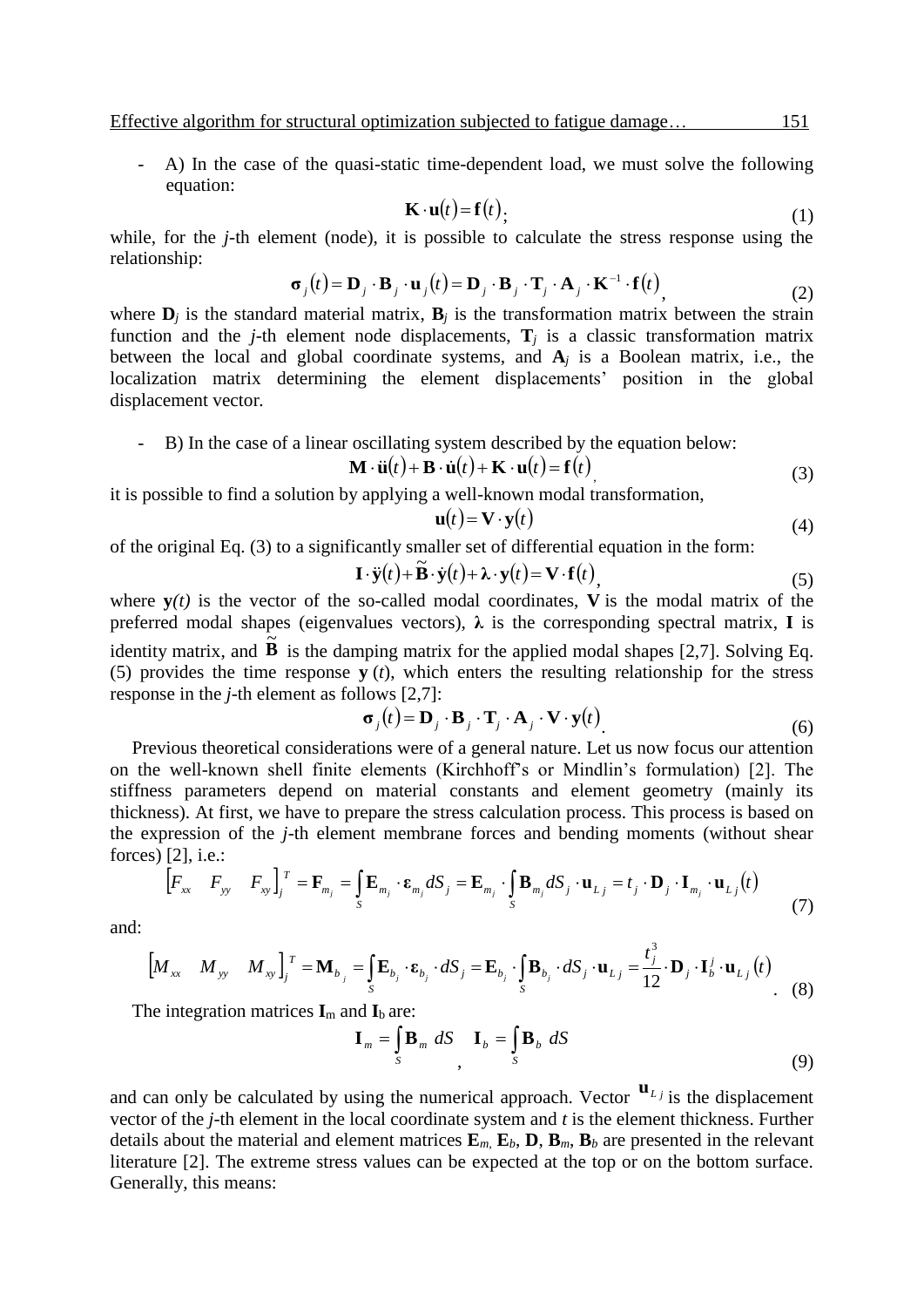$$
\begin{bmatrix}\n\sigma_{mb}|_{top} \\
\sigma_{mb}|_{bot}\n\end{bmatrix}_{j} = \begin{bmatrix}\n\sigma_{xx, top} \\
\sigma_{yy, top} \\
\sigma_{xx, bot} \\
\sigma_{yy, bot} \\
\sigma_{xy, bot}\n\end{bmatrix}_{j} = \begin{bmatrix}\n1/t_{j} & 0 & 0 & 6/t_{j}^{2} & 0 & 0 \\
0 & 1/t_{j} & 0 & 0 & 6/t_{j}^{2} & 0 \\
0 & 0 & 1/t_{j} & 0 & 0 & 6/t_{j}^{2} \\
1/t_{j} & 0 & 0 & -6/t_{j}^{2} & 0 & 0 \\
0 & 1/t_{j} & 0 & 0 & -6/t_{j}^{2} & 0 \\
0 & 1/t_{j} & 0 & 0 & -6/t_{j}^{2} & 0 \\
0 & 0 & 1/t_{j} & 0 & 0 & -6/t_{j}^{2}\n\end{bmatrix}\n\begin{bmatrix}\nF_{xx} \\
F_{yy} \\
F_{xy} \\
M_{xx} \\
M_{xy}\n\end{bmatrix} = \begin{bmatrix}\n\mathbf{A}_{t, top} \\
\mathbf{A}_{t, top} \\
\mathbf{A}_{t, bot}\n\end{bmatrix}_{j} \cdot \begin{bmatrix}\n\mathbf{F}_{m} \\
\mathbf{F}_{m} \\
\mathbf{M}_{b}\n\end{bmatrix}_{j}
$$
\n(10)

or:

$$
\boldsymbol{\sigma}_{mb_{-}L_j}(t) = \mathbf{C}_{L_j} \cdot \mathbf{f}_{L_j}(t) \tag{11}
$$

Let us build new material and auxiliary matrices as follows:

$$
\mathbf{E}_{mb} = \begin{bmatrix} t_j \cdot \mathbf{I}_3 & \mathbf{0}_3 \\ \mathbf{0}_3 & t_j^3 \\ \mathbf{0}_3 & 12 \end{bmatrix} \cdot \begin{bmatrix} \mathbf{D} \\ \mathbf{D} \end{bmatrix}_j = \mathbf{D}_t \cdot \mathbf{D}_{mb} \quad \mathbf{I}_{mb} = \begin{bmatrix} \mathbf{I}_m^j \\ \mathbf{I}_b^j \end{bmatrix}_j, \tag{12}
$$

where the matrix  $\mathbf{I}_3$  is the classical unit matrix. Then (11) can be rewritten as follows:

$$
\boldsymbol{\sigma}_{j_{-}mb}|_{top}(t) = \mathbf{A}_{t,top} \cdot \mathbf{E}_{mb} \cdot \mathbf{I}_{mb} \cdot \mathbf{u}_{L}^{j} = \mathbf{A}_{t,top} \cdot \mathbf{D}_{n} \cdot \mathbf{I}_{mb} \cdot \mathbf{I}_{mb} \cdot \mathbf{u}_{Lj}(t), \qquad (13)
$$

$$
\sigma_{j_{\perp}mb}|_{bot}(t) = \mathbf{A}_{t,bot} \cdot \mathbf{E}_{mb} \cdot \mathbf{I}_{mb} \cdot \mathbf{u}_{L}^{j} = \mathbf{A}_{t,bot} \cdot \mathbf{D}_{t} \cdot \mathbf{D}_{mb} \cdot \mathbf{I}_{mb} \cdot \mathbf{u}_{Lj}(t)
$$
(13)

By assuming a relation between the local element displacements  $\mathbf{u}_{L}$ ,  $(t)$  and the global displacement vector **u***(t)*:  $\mathbb{R}^2$ 

$$
\mathbf{u}_{Lj}(t) = \mathbf{T}_{LG_j} \cdot \mathbf{T}_{01j} \cdot \mathbf{u}(t), \qquad (15)
$$

(13) and (14) may be rewritten as:

$$
\boldsymbol{\sigma}_{j_{\perp}mb}|_{top}(t) = \mathbf{A}_{t,top} \cdot \mathbf{D}_t \cdot \mathbf{D}_{mb} \cdot \mathbf{I}_{mb} \cdot \mathbf{T}_{LG_j} \cdot \mathbf{T}_{01j} \cdot \mathbf{u}(t),
$$
\n(16)

and:

$$
\boldsymbol{\sigma}_{j_{-}mb}|_{bot}(t) = \mathbf{A}_{t,bot} \cdot \mathbf{D}_t \cdot \mathbf{D}_{mb} \cdot \mathbf{I}_{mb} \cdot \mathbf{T}_{LG_j} \cdot \mathbf{T}_{01j} \cdot \mathbf{u}(t),
$$
\n(17)

where  $T_{LG}$  is a classic transformation matrix between the local and global coordinate systems, and  $T_{01}$  is again a Boolean matrix, i.e., the localization matrix determining the element position in the global displacement vector **u** (*t*)*.* The response vector **u** (*t*) can be obtained from the solution of Eq.  $(1)$  or  $(3)$ .

# **3. FATIGUE DAMAGE CALCULATION**

#### **3.1. Multilevel S-N curve**

It is well-known that the Wöhler curve (Fig. 1) or S-2N curve is the basic source of information on material fatigue life. Generally, the S-2N curve is statistically evaluated by an experimental fatigue curve [1,11], which reflects the behaviour of the magnitude of a cyclical nominal stress  $S_a$  (or  $\sigma_A$  in subsequent analysis) versus the logarithmic scale of cycles to failure 2N<sub>f</sub>. It is advantageous to show it in terms of logarithmical or semi-logarithmical coordinates.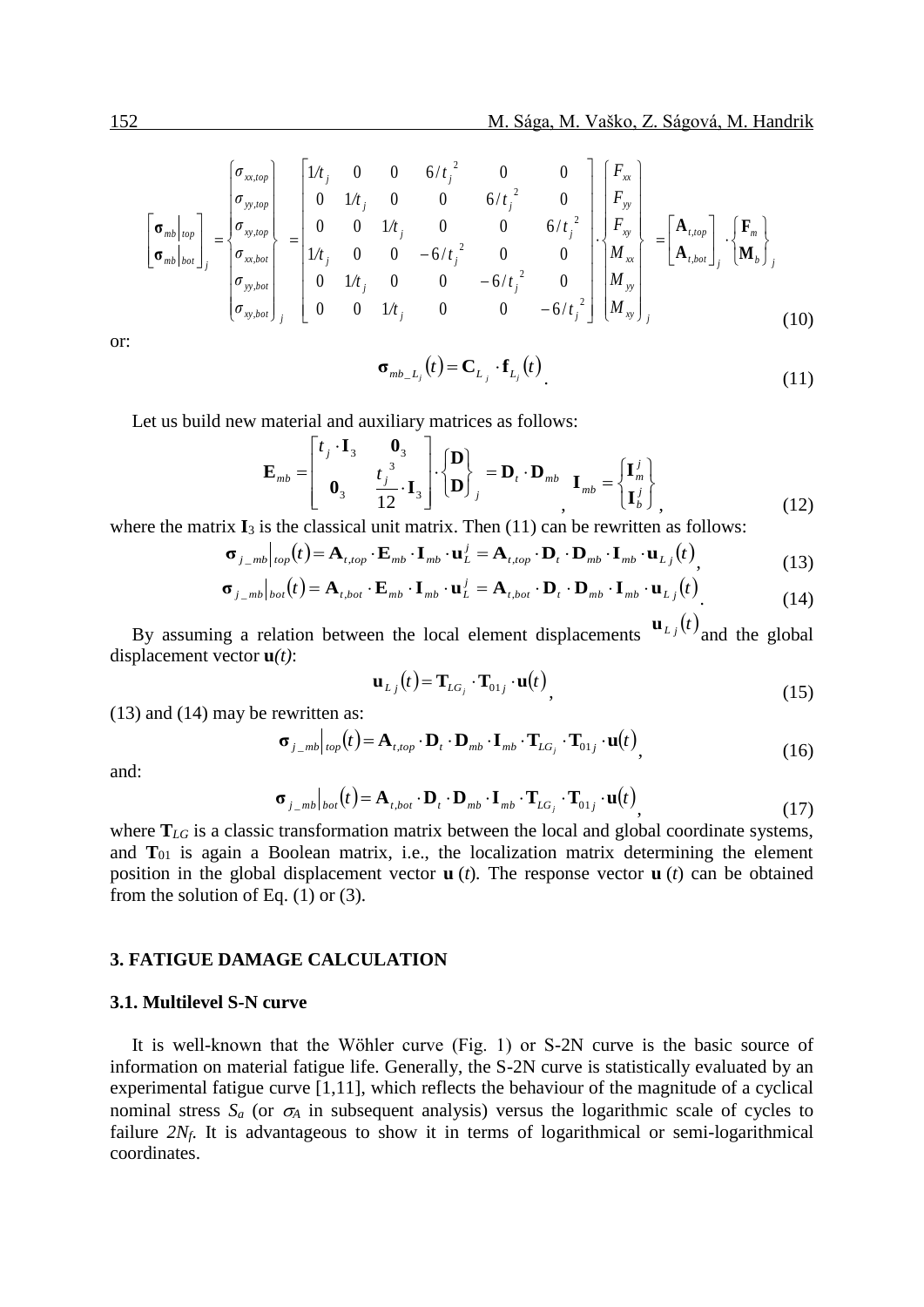

Fig. 1. S-2N curve Fig. 2. Polynomial approximation of S-2N curve

The  $\sigma_A$ -2*N*<sub>f</sub> relation can be written as follows:

$$
\sigma_A = \sigma_f \cdot (2N_f)^b \tag{18}
$$

where  $\sigma_f$  is the fatigue stress coefficient,  $2N_f$  is the number of cycles to failure, *b* is the fatigue strength exponent, and  $\sigma_A$  is the stress amplitude to failure. Some researchers have rewritten the relationship in (18) in the following form [1]:

$$
\sigma_A^{\,m} \cdot (2N_f) = K \tag{19}
$$

where *m*=- (1*/b*) and  $K = \sigma_f^{(-1/b)} = \sigma_f^{m}$  $K = \sigma_f^{(-1/b)} = \sigma_f^{m}$ . Considering the mean stress  $\sigma_m$  in the modified version of the stress amplitude (using Goodman, Soderberg, Geber), Eq. (19) can be rewritten as follows [1]:

$$
\left\{\sigma_A \cdot \left[1 - \left(\frac{\sigma_m}{R_F}\right)^k\right]^{-1}\right\}^m \cdot \left(2N_f\right) = \sigma_f^m
$$
\n(20)

If  $k=1$  and  $R_F=R_E$  (yield stress), Soderberg's model is used; if  $k=1$  and  $R_F=R_M$  (strength limit), Goodman's model is used; and, if  $k=2$  and  $R_F=R_M$ , Geber's model is used. Using the linear Palmgren-Miner law, we can calculate fatigue damage for stress amplitude  $\sigma_{Ai}$  as follows [1]:

$$
d_j = \frac{1}{2N_{f-j}} = \left\{ \frac{\sigma_{Aj}}{\sigma_f} \cdot \left[ 1 - \left( \frac{\sigma_m}{R_F} \right)^k \right]^{-1} \right\}^m
$$
\n(21)

From the experimental measurements, we can construct the so-called multilevel fatigue curve. The mathematical formulation of this multilevel  $\sigma_A$ -2 $N_f$  curve for *i*-th part can be described as follows:

$$
2N_i \cdot \sigma_i^{m_i} = 2N_{i-1} \cdot \sigma_{i-1}^{m_i},\tag{22}
$$

where the exponent  $m_i$  can be written as follows: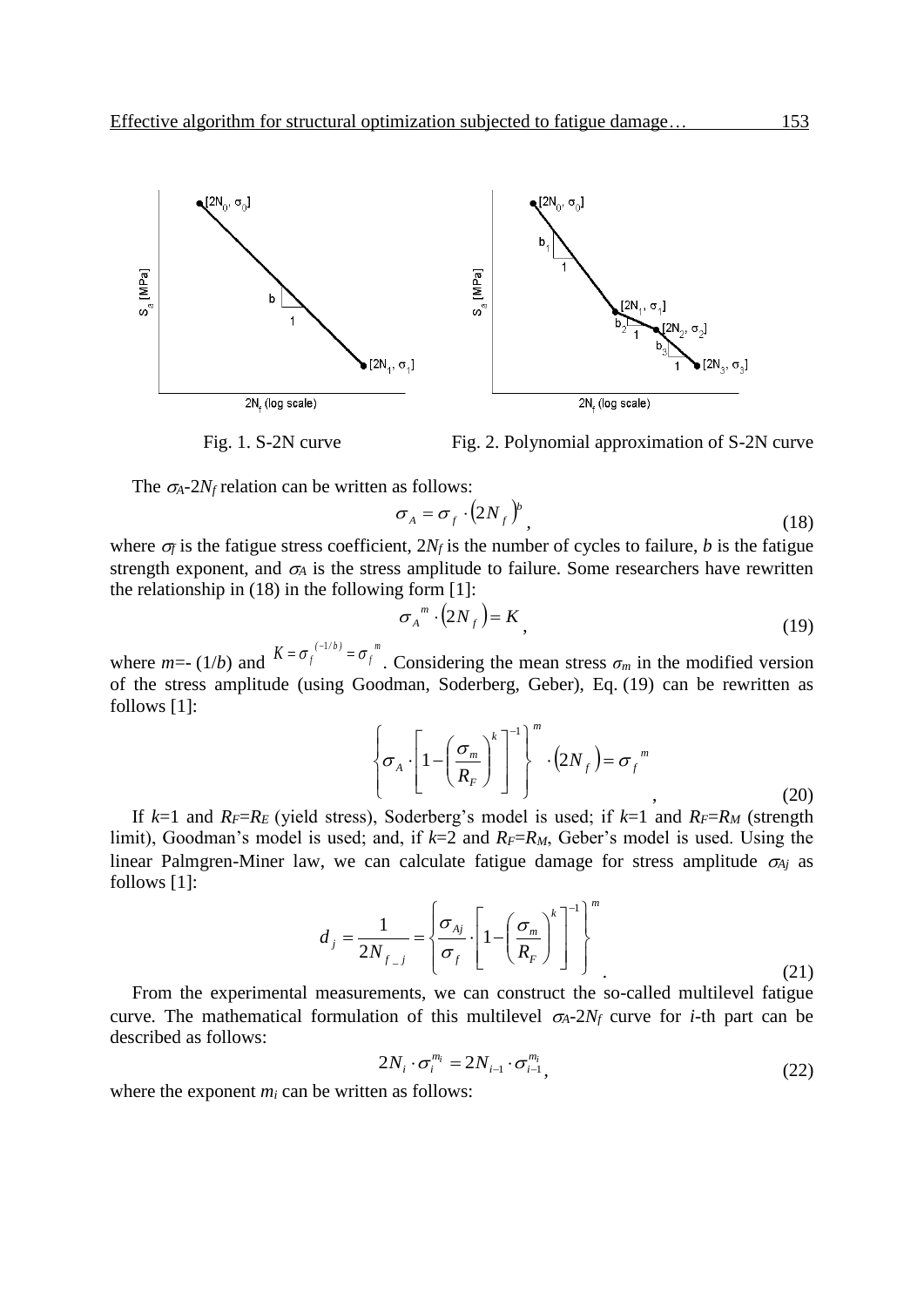$$
m_i = \frac{\log\left(\frac{\sigma_{i-1}}{\sigma_i}\right)}{\log\left(\frac{2N_i}{2N_{i-1}}\right)}\tag{23}
$$

 $\overline{\phantom{a}}$ 

The calculation of the total damage with respect to the mean stress and multilevel fatigue curve is given by:

$$
D = \sum_{i=1}^{n_p} \sum_{j=1}^{n_i} d_{ij} = \sum_{i=1}^{n_p} \frac{1}{2N_i \cdot \sigma_i^{m_i}} \cdot \sum_{j=1}^{n_i} \frac{\sigma_{A_{ij}}^{m_i}}{\left[1 - \left(\frac{\sigma_{m_{ij}}}{R_f}\right)^k\right]_{\sigma_{i-1} \le \sigma_{a_{ij}} < \sigma_i} \tag{24}
$$

#### **3.2. Chosen multiaxial damage hypothesis**

Let us focus on counting the cumulative damage by using multiaxial rainflow decomposition of the stress response. It should be noted [1,4] that the fatigue damage calculation of the machine parts is generally problematic because the results are considerably changed in the principal stresses [4]. Using finite element analysis, we can obtain six components of the stress-time function (multiaxial stress), but it is very difficult to obtain an equivalent uniaxial load spectrum due to comparison with the applied computational fatigue curve. In our case, the rainflow analysis for random stresses, known in its classic uniaxial form as the von Mises or Tresca hypothesis, is impossible. This means that the important goal of this part will be to propose some approaches to estimate the high-cycle fatigue damage for multiaxial stresses caused by random vibrations in the analysed structure [1,4]. Generally, the principal approaches for the determination of applicable equivalent stress (or fatigue criterion) in the case of rainflow decomposition are the critical plane approach, integral approach, and the combination of linear stress components; our study focuses mainly on the latter methodology.

#### *Damage calculation using the linear stress components combination approach*

The fundamental idea is to count the rainflow cycles for all linear combinations of the stress random vector components [6,10]. Practically, if the stress state is biaxial (e.g., thinshell finite element), the stress components can be written in the form of a three-dimensional vector  $\sigma = [\sigma_x, \sigma_y, \tau_{xy}]^T$ , such that the equivalent stress will be calculated as follows:

$$
\sigma_{A\_MRF}(t) = c_1 \cdot \sigma_x(t) + c_2 \cdot \sigma_y(t) + c_3 \cdot \tau_{xy}(t) = \mathbf{c} \cdot \mathbf{\sigma}
$$
\n(25)

on condition that  $c_1^2 + c_2^2 + c_3^2 = 1$ 3 2 2  $c_1^2 + c_2^2 + c_3^2 = 1$ . In the case of the shell finite element, we can again obtain following relationships:

$$
\sigma_{A_{\perp}MRF}^{j}|_{top}(\mathbf{c}) = \mathbf{c} \cdot \mathbf{\sigma}_{j_{\perp}mb}|_{top}(\mathbf{c}) \quad \text{and} \quad \sigma_{A_{\perp}MRF}^{j}|_{bot}(\mathbf{c}) = \mathbf{c} \cdot \mathbf{\sigma}_{j_{\perp}mb}|_{bot}(\mathbf{c})
$$
\n(26)

Hence, the next goal will be to find the extreme value of the estimated damage for vector **c**  and *i*-th element, i.e.: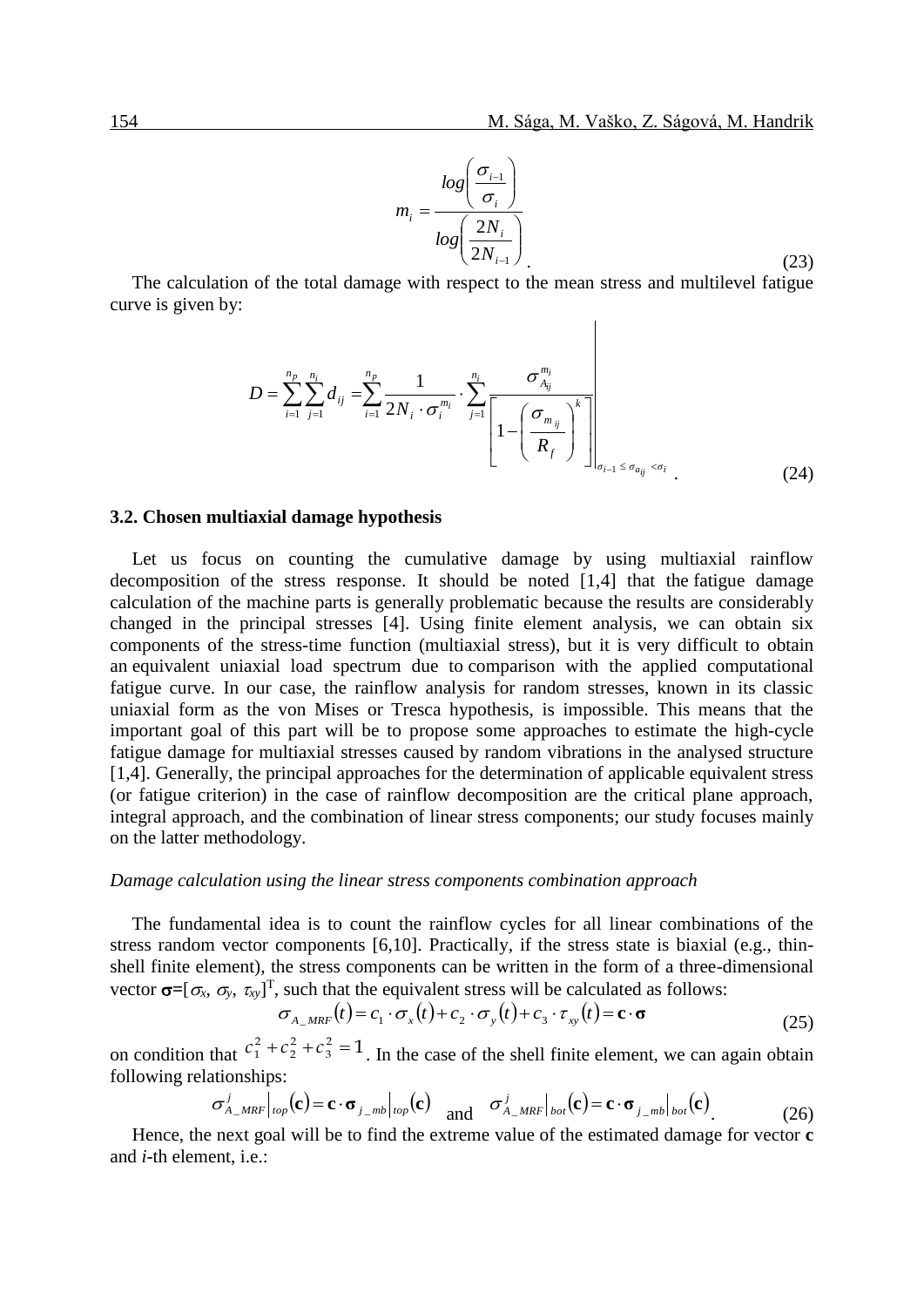$$
D_{i\_max}|_{MRF} = max \left[ \sum_{j=1}^{mc} d_j(\mathbf{c}) \right] = max \left\{ \left[ \frac{\sigma_{A\_MRF}^i|_{bot}(\mathbf{c})_j}{\sigma_f} \cdot \left[ 1 - \left( \frac{\sigma_{M\_MRF}^i|_{bot}(\mathbf{c})_j}{R_F} \right)^k \right]^{-1} \right\}^m \right\}
$$
(27)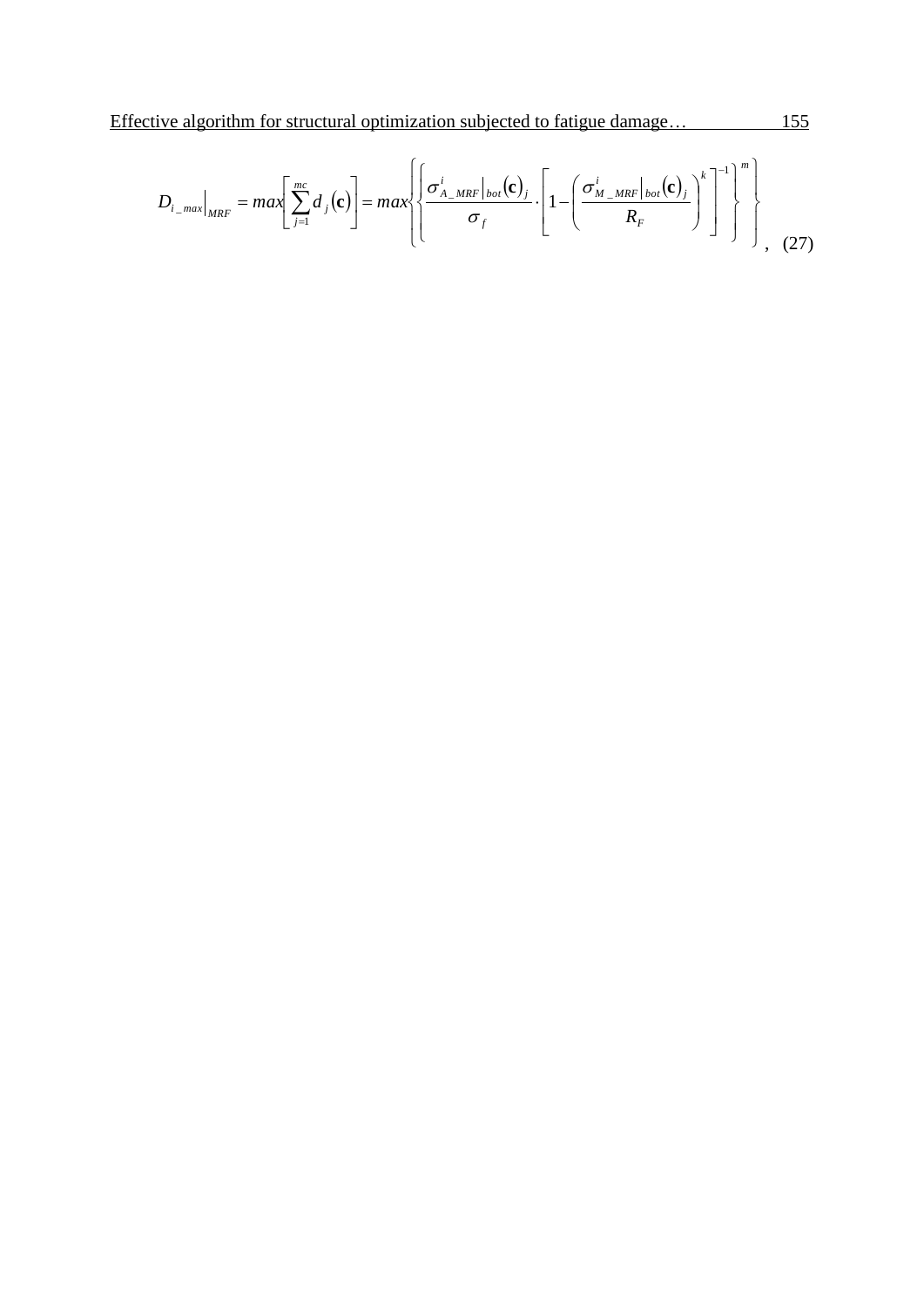where  $D_{i\text{-}max}/MRF$  is the maximum value of the cumulative damage for the *i*-th element,  $2N_i$  is the number of cycles to failure, and *mc* is the number of cycles after rainflow decomposition of the stress. Naturally, we have to observe the normality condition for **c** using the following transformation:

$$
\mathbf{c} = \frac{\mathbf{c}'}{\sqrt{\mathbf{c'}^T \cdot \mathbf{c'}}}
$$
 (28)

The searching process is realized by the FAT\_MRFA computational program developed in MATLAB by authors of the article. The program calculates the elements' (or nodes') damage from a stress response using the original optimizing multiaxial rainflow procedure suggested by one of the authors of the article.

#### **4. OPTIMIZATION PROCESS FORMULATION AND ITS ALGORITHMIZATION**

#### **4.1. Formulation of optimization problem**

The optimization problem of the mass minimization, which is subjected to the prescribed fatigue damage or life, is topical. For a structure of multiple elements, the optimization problem of discrete variables [5,8] can be stated mathematically as follows:

$$
F(\mathbf{x}) = \sum_{i=1}^{n} \rho_i \cdot l_i \cdot X_i \to \min , \qquad (29)
$$

which subjected to:

$$
D_{max}^{k}(\mathbf{x}) - D_p \le 0 \quad \text{or} \quad T_{min}^{k}(\mathbf{x}) - T_p \ge 0, \quad k = 1, 2, ..., m,
$$
 (30)

where *n* is the number of elements, *m* is the number of element groups,  $D_p$  is the prescribed cumulative damage,  $T_P$  is the prescribed fatigue life in hours,  $D^k_{max}$  is the calculated extreme value of the cumulative damage for *k*-th element group, and  $T^k_{min}$  is the calculated extreme fatigue life in hours for the *k*-th element group. Let us form a new penalized objective function thus:

$$
\overline{F}(\mathbf{x}) = \sum_{i=1}^{n} \rho_i \cdot l_i \cdot X_i + \lambda \to \min_{\lambda}
$$
\n(31)

where the penalty function can be:

$$
\lambda = 0 \quad \text{if} \quad D_{\text{max}}^i(\mathbf{x}) - D_p \le 0, \quad \text{or} \quad T_{\text{min}}^i(\mathbf{x}) - T_p \ge 0,
$$
\n
$$
\lambda = 10^k, (k = 4 \dots 9) \quad \text{if} \quad D_{\text{max}}^i(\mathbf{x}) - D_p > 0, \quad \text{or} \quad T_{\text{min}}^i(\mathbf{x}) - T_p < 0.
$$
\n(32)

#### **4.2. Optimizing algorithm proposal**

The penalized objective function  $\overline{F}(\mathbf{x})$  is solved by new discrete optimizing algorithm (see Fig. 3). The iterative optimizing process is as follows: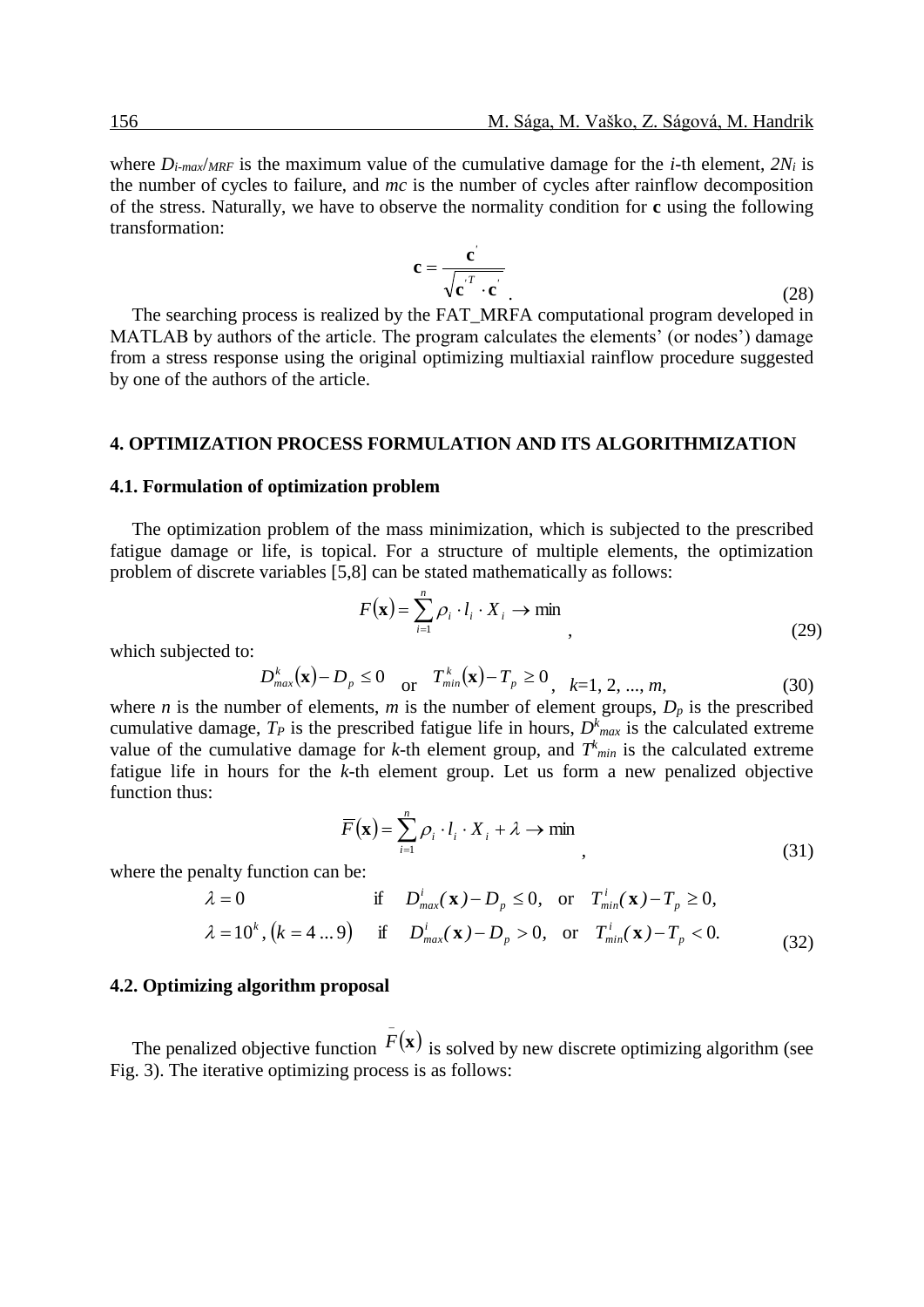#### **Definition:** 1. **numvar** - number of optimization variables 2. **Dp** - cumulative damage limit 3. **V -** vector of the discrete optimization variables 4. **hran -** matrix of the limited values of optimization variables 5. **d0 -** starting vector (serial number of the vector **V** values) **Finite element analysis and cumulative damage counting** for vector **V** (**d0**) **Checking the convergence** P. . . . . . . . . . . . . . . . **END condition** Î. Ė Ī. × ٠ ٠ Ì. Prediction of the new optimization variables (serial numbers of the vector **V** members) using  $\blacksquare$ the following iterative relation:  $\blacksquare$ ٠  $d_i(j+1) = d_i(j) - ceil \left[ log_{10}(\frac{D_i}{\sigma_i}) \right]$  $(1+1) = d_i(j) - ceil \left[ log_{10}(\frac{D_p}{max[D_i(j)]})\right]$ 1 ×  $p'_{i}(j+1) = d_{i}(j) - ceil \log_{10}(\frac{D_{p}}{n})$ Ľ ŀ Ė ┙ *i*  $\blacksquare$  $\mathbf{u}$ × Î. Ė Checking the limited values and modification of the vector  $\mathbf{d}$  ( $j+1$ )  $\blacksquare$ × i. Î. Ė **Finite element analysis and cumulative damage counting** for vector  $V(d_{j+1})$  $\blacksquare$ ۵ i. Ė Î. **Correction** of the vector **d**  $(j+1)$  in the case of an overload of the prescribed Î. limited cumulative damage  $D_p$  using the following iterative relation: × i.  $(1+1) = d_i(j) + ceil \left[ log_{10}(\frac{2 \cdot max[D_i(j)]}{D_n}) \right]$  $\overline{\phantom{a}}$  $d_i(j+1) = d_i(j) + ceil \log_{10}(\frac{2 \cdot max[D_i(j))}{n}$  $d_i(j+1) = d_i(j) + ceil \log_{10}(\frac{2 \cdot max[D_i]}{D_i})$  $\blacksquare$ ļ. Ŋ  $\Box$ L  $\overline{\phantom{a}}$ L J *p* i. ٠ ٠ Ė ۵ Checking the limited values and modification of the vector **d**  $(j+1)$ ٠ ٠ ٠ Ė ٠ **Finite element analysis and cumulative damage counting** for corrected vector **V** ٠ ٠  $(d_{j+1})$ Î. i.  $\blacksquare$  $\blacksquare$ Σ **CONTRACTOR** Station of **CONTRACTOR** × Î. ×.

Fig. 3. Computational scheme of the suggested algorithm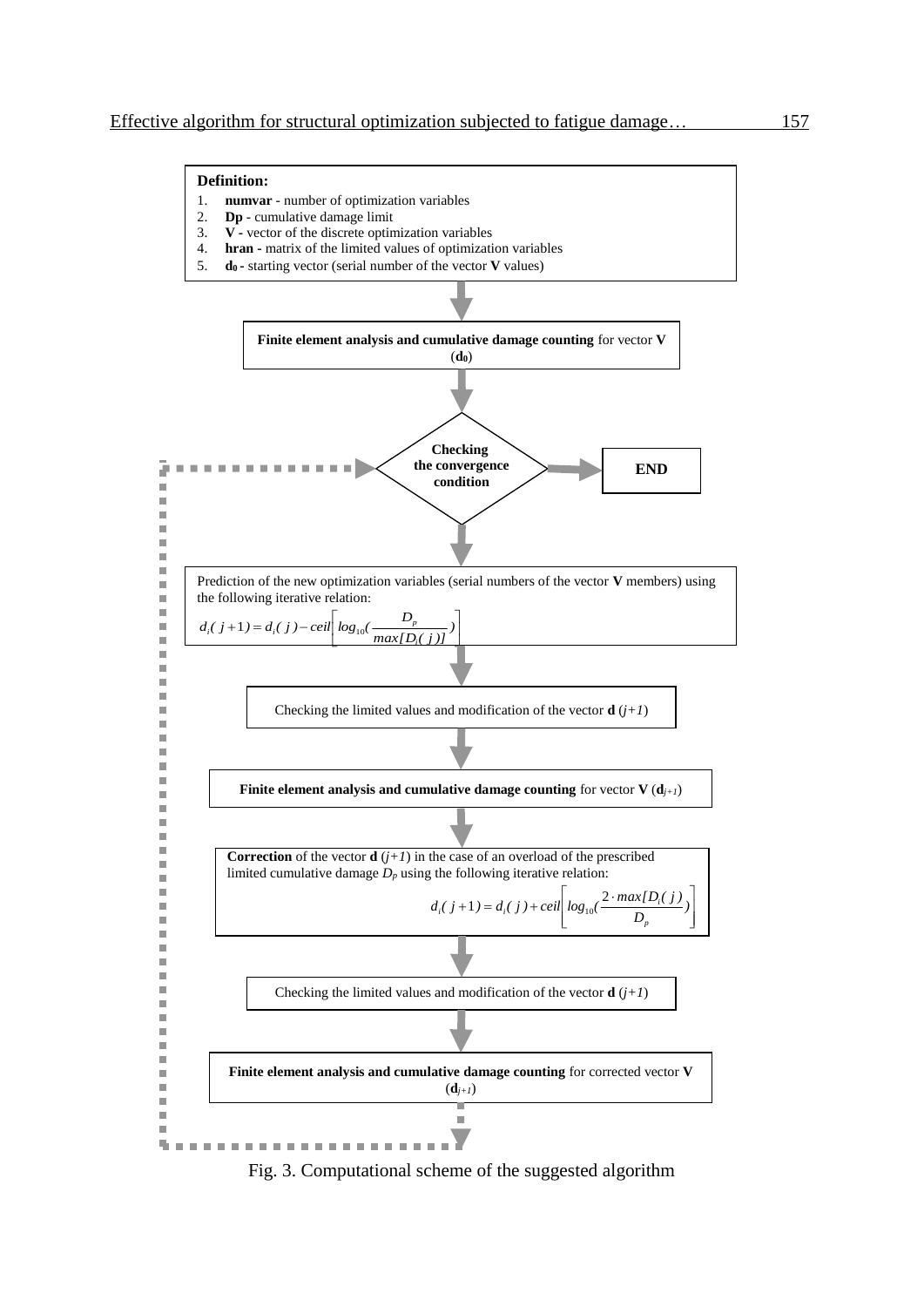$$
x_{j+1}^i = x_j^i - ceil \left[ log_{10} \left( \frac{D_p}{D_{jmax}^i} \right) \right],
$$
\n(33)

where  $x_j^i$  $x^i_j$  is a serial number of the *i*-th design variable in *j*-th iteration step, *ceil* (*Y*) is a MATLAB function, which rounds the elements of *Y* to the nearest integers towards infinity, and  $D^i_{\text{jmax}}$  is an extreme cumulative damage value for the elements group with the *i*-th design

variable. If the new point  $x_{j+1}^i$  is incorrect, i.e.,  $\overline{F}(\mathbf{x}_j) < \overline{F}(\mathbf{x}_{j+1})$ , the following correction has to be realized:

$$
x_{j+1}^i = x_j^i + ceil \left[ \log_{10} \left( \frac{2D_{j_{max}}^i}{D_p} \right) \right]
$$
 (34)

The presented approach assumes that the design variables are arranged in ascending order. Based on the described approaches, we developed our computational program DISCRET OPT FAT (in MATLAB) with the fundamental algorithm and methodology presented in Fig. 3.

## **5. NUMERICAL EXAMPLE**



Fig. 4. Virtual model of the curved beam in Pro/ENGINEER with identification of the optimizing variables *X*1, *X*2, *X*3

# *Optimizing discrete thicknesses in the case of the thin-shell finite element model*

Let us design **I** cross section of the curved beam, as in Fig. 4, which is excited by random forces  $F_x$ ,  $F_y$ ,  $F_z$  (see Figs. 5-8). The design variables will be the thicknesses  $X_1$ ,  $X_2$ ,  $X_3$  (see Fig. 3). The computational parameters will be considered by the following: Young's modulus  $E=2.10^5$  [MPa], Poisson's ratio  $v=0.3$  [-], mass density  $\rho$ =7800 [kg.m<sup>-3</sup>], elastic limit  $\sigma_{\rm v}$ =247 [MPa] material damping coefficient  $\delta = 1.3 \cdot 10^{-5}$  [-], fatigue limit  $\sigma_c = 137$  [MPa], point of S-N curve [*NA*=104 cycles, *Amax*=217 MPa], exponent of S-N curve  $m=5$ , time interval  $t \in (0, 300)$  [sec], time step  $\Delta t = 0.02$  [sec], and prescribed cumulative damage  $D_p = 0.003$  [-].

We then apply the new discrete optimizing approach and the Gauss-Seidel optimizing method for a comparison study. The optimum will be found using the parameters presented in Tab. 1. The chosen results of the optimizing process and a short comparison study are presented in Tab. 2 and Figs. 9-12.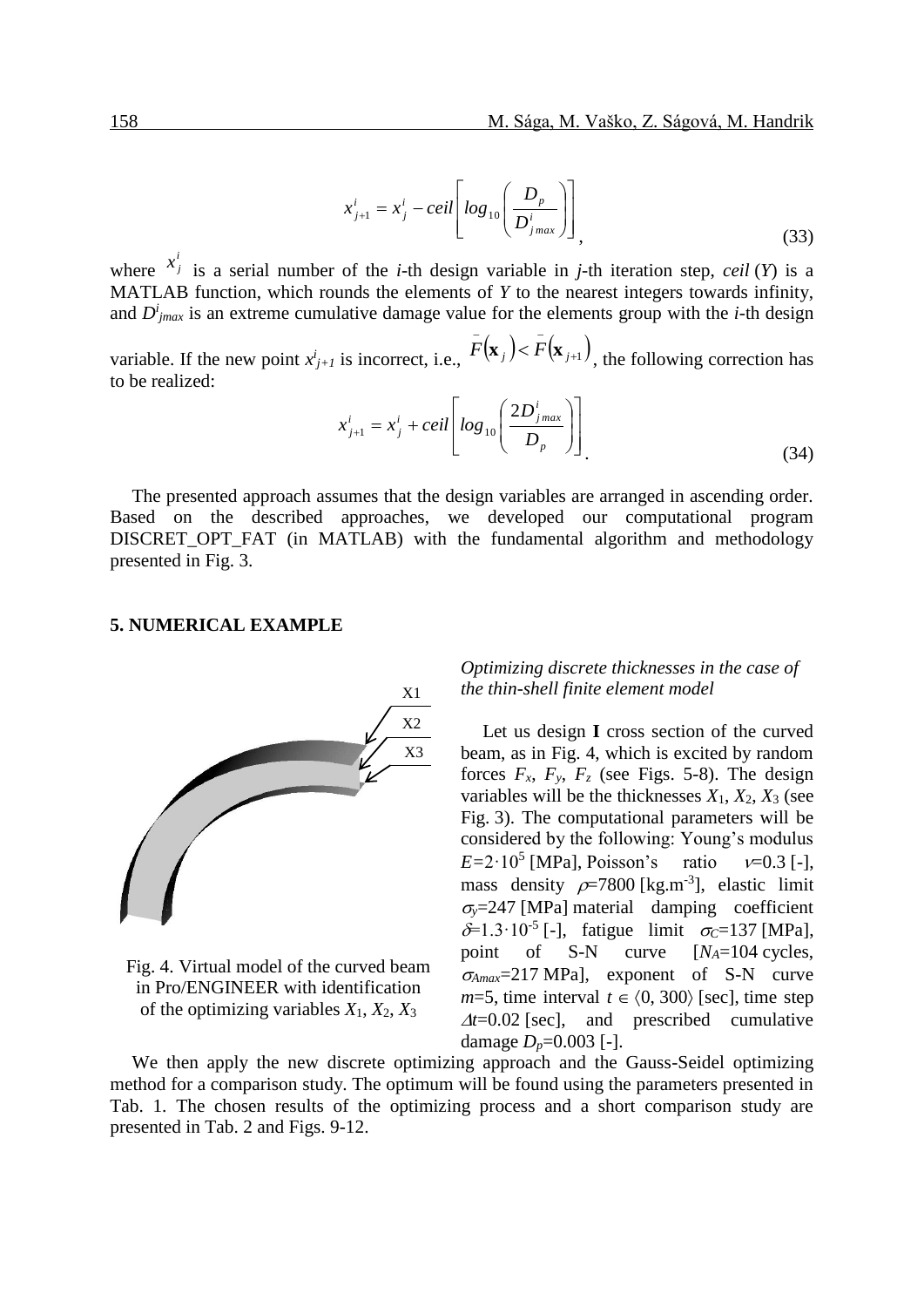| Serial number $X$ |  |  |  |  |
|-------------------|--|--|--|--|
| Thickness [mm]    |  |  |  |  |

Thicknesses of the applying sheets



 $10^{\circ}$  $\overline{a}$  $\frac{-3}{0}$  $100$  $\frac{1}{150}$ <br>Time [s]  $\frac{1}{200}$  $\frac{1}{250}$  $\overline{50}$ 

Fig. 6. Random behaviour of the force  $F_x(t)$ 

conditions and loading forces



Fig. 7. Random behaviour of the force  $F_y(t)$  Fig. 8. Random behaviour of the force  $F_z(t)$ 

Tab. 1.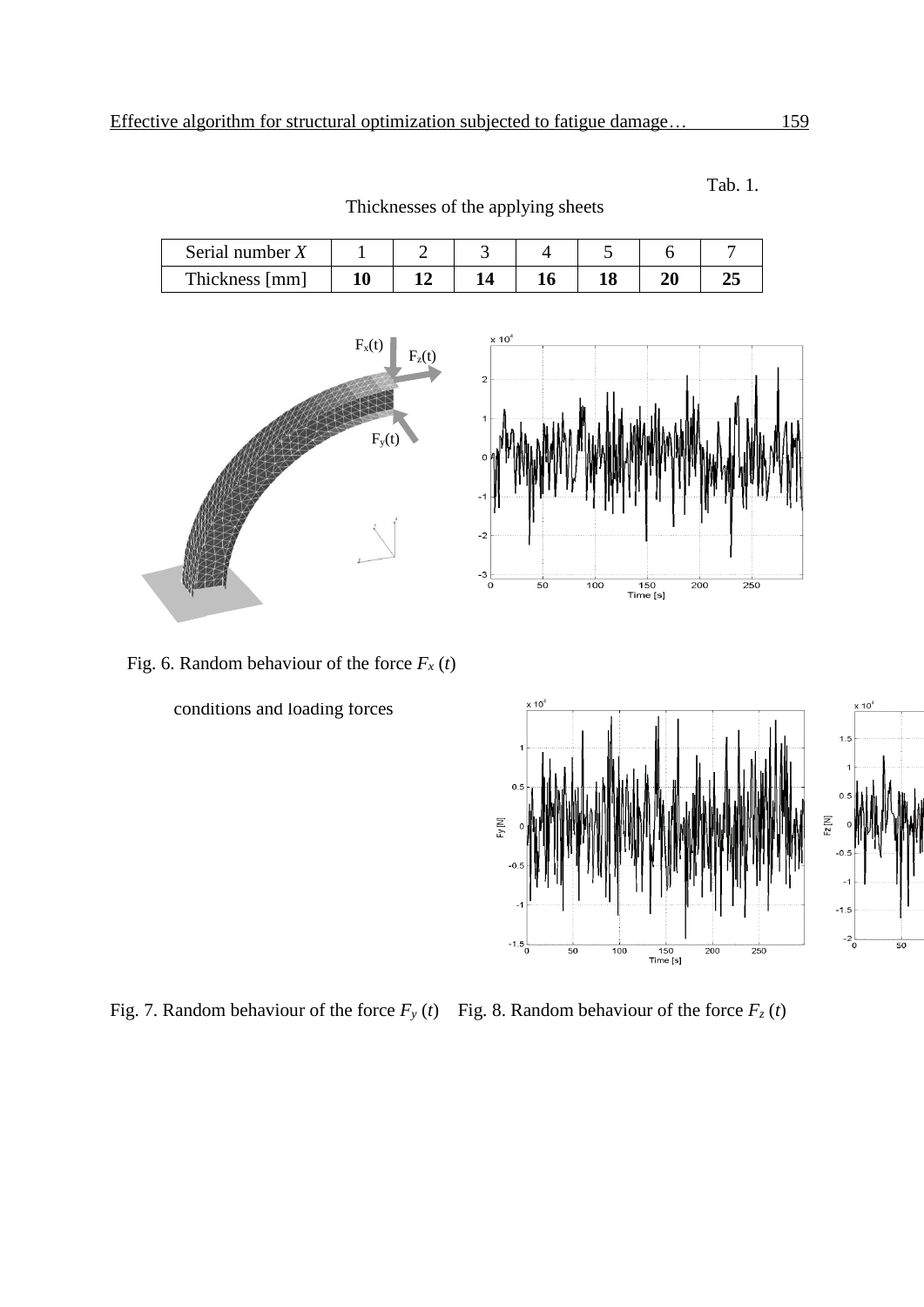Tab. 2.

|                              |                | <b>Presented new algorithm</b> | <b>Gauss-Seidel algorithms</b> |              |  |
|------------------------------|----------------|--------------------------------|--------------------------------|--------------|--|
|                              | Initial values | <b>Final</b> values            | <b>Initial</b> values          | Final values |  |
| Thickness $X_I$ [mm]         | 25             | 10                             | 25                             | 12           |  |
| Thickness $X_2$ [mm]         | 25             | 18                             | 25                             | 12           |  |
| Thickness $X_3$ [mm]         | 25             | 10                             | 25                             | 14           |  |
| Cumulative damage $D_1$      | 5.3255e-008    | 1.9972e-008                    | 5.3255e-008                    | 1.2077e-008  |  |
| Cumulative damage $D_2$      | 6.5712e-005    | 4.2394e-004                    | 6.5712e-005                    | 4.4584e-004  |  |
| Cumulative damage $D_3$      | 1.5675e-007    | 1.9956e-006                    | 1.5675e-007                    | 1.1085e-006  |  |
| Objective function $F [m^3]$ | 2.6840e-003    | 1.8283e-003                    | 2.6840e-003                    | 1.9131e-003  |  |

Comparison of the presented optimizing approach with the Gauss-Seidel method











Fig. 9. History of the optimizing process Fig. 10. History of the optimizing process for discrete optimizing variables  $X_i$  in the case for discrete optimizing variables  $X_i$  in the case of the new presented algorithm of the Gauss-Seidel algorithm



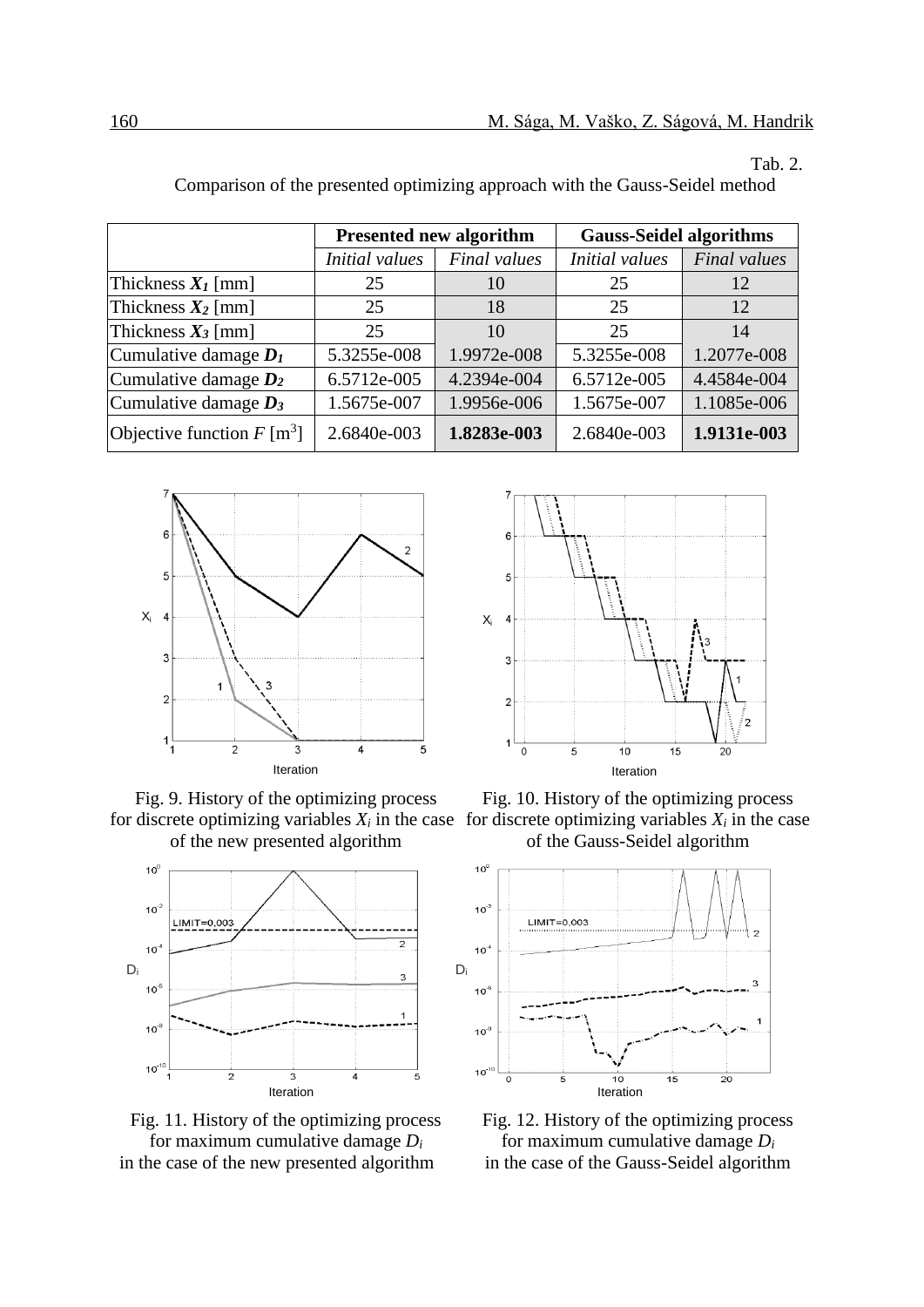# **6. CONCLUSION**

Meshing with the use of shell elements is a relatively popular method for modelling thinwalled structures and the so-called box objects for various purposes. The application of optimization tools in the design process is most often related to shell thickness. However, there are cases and tasks where we look for an optimum shape and the use of material.

The authors focused on optimizing the thickness of the shell model in terms of fatigue damage by considering random stress behaviour. In terms of efficiency, for example, the fully stressed design method appears to be the best in strength dimensioning, since it is mainly suitable for truss and shell structures. But its application for dimensioning purposes with respect to the prescribed fatigue damage is inappropriate. Therefore, the authors have proposed a new algorithm based on discrete optimization and fast iterative search solutions. (Refer to the discussion on iterative relationships in Section 4.2.)

The proposed computational algorithms contain the following new numerical analyses and procedures:

- Implementation of the original discrete optimization algorithm in MATLAB
- Standard finite element analysis of time-dependent stress in our own MATLAB software or in combination with commercial programs, such as Cosmos/M, ANSYS, and Adina
- Special iterative searching process for critical equivalent stress as a linear combination of individual components from the perspective of extreme fatigue damage
- Multichannel rainflow analysis in each iterative step and for each finite element (node) for cases of non-proportional random multiaxial stress response

Therefore, as time-consuming calculations represent a general problem of computational mechanics, the application of effective optimizing approaches is always acceptable. The presented numerical method or calculation procedure is also suitable for other types of finite elements (beam, beams), but is limited to a certain extent. This is confirmed by the numerical tests realized by the authors. In the case of thin-shell finite elements, both the efficiency and the simplicity of the algorithm proved to be a great benefit.

Finally, it should be noted that, despite the popularity of shell finite elements, we must be prudent when using them in terms of mesh density, introducing boundary conditions or evaluating stresses, especially in the corners of investigated objects.

### **References**

- 1. Balda Miroslav, Jaroslav Svoboda, Vladislav Fröhlich. 2003. "Using hypotheses for calculating fatigue lives of parts exposed to combined random loads". *Engineering Mechanics* 10(5): 12-15.
- 2. Bathe Klaus-Jürgen. 2014. *Finite Element Procedures*. Upper Saddle River, NJ: Prentice Hall/Pearson Education, Inc. ISBN: 978-0-9790049-5-7.
- 3. Beljatynskij Andrey, Olegas Prentkovskis, Julij Krivenko. 2010. "The experimental study of shallow flows of liquid on the airport runways and automobile roads". *Transport* 25(4): 394-402.
- 4. Carpinteri Andrea, Andrea Spagnoli, Sabrina Vantadori. 2003. "A multiaxial fatigue criterion for random loading". *Fatigue and Fracture of Engineering Materials and Structures* 26(6): 515-522.